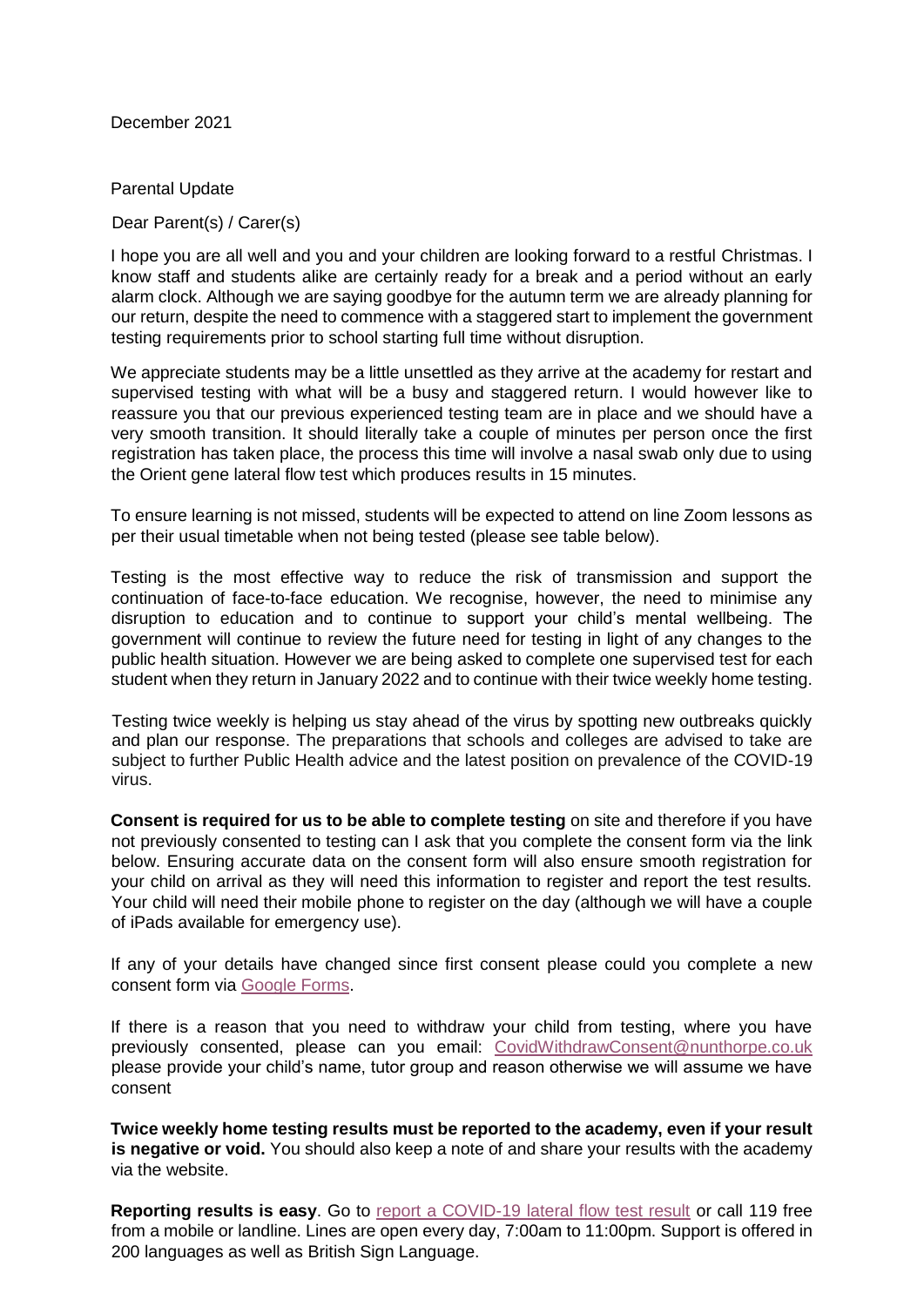# **Schedule of testing and start dates for January 2022**

## **Nunthorpe Academy Mass Testing Schedule**

#### **Year Group Information**

| Year <sub>7</sub> |                                          |  |  |  |  |
|-------------------|------------------------------------------|--|--|--|--|
| Tuesday           | Zoom lessons all day                     |  |  |  |  |
| Wednesday         | Zoom p1+2, testing P3+4a Zoom p4c p5     |  |  |  |  |
|                   |                                          |  |  |  |  |
| Year <sub>8</sub> |                                          |  |  |  |  |
| Tuesday           | Zoom lessons all day                     |  |  |  |  |
| Wednesday         | Zoom lessons p1, 2+3, testing p4+5       |  |  |  |  |
|                   |                                          |  |  |  |  |
| Year 9            |                                          |  |  |  |  |
| Tuesday           | Zoom lessons all day                     |  |  |  |  |
| Wednesday         | Testing $p1+2$ , Zoom 3, $4+5$           |  |  |  |  |
|                   |                                          |  |  |  |  |
| Year 10           |                                          |  |  |  |  |
| Tuesday           | Zoom lessons p1, 2+3, testing 4+5        |  |  |  |  |
| Wednesday         | In academy - lessons as normal           |  |  |  |  |
|                   |                                          |  |  |  |  |
| Year 11           |                                          |  |  |  |  |
| Tuesday           | Testing p1+2, Zoom 3,4+5                 |  |  |  |  |
| Wednesday         | In academy - lessons as normal           |  |  |  |  |
|                   |                                          |  |  |  |  |
| Year 12           |                                          |  |  |  |  |
| Tuesday           | Zoom/independent study p1 & 2 Testing p3 |  |  |  |  |
|                   | Zoom/independent study p4+5              |  |  |  |  |
| Wednesday         | In academy - lessons as normal           |  |  |  |  |
| Year 13           |                                          |  |  |  |  |
| Tuesday           | Zoom/independent study p1+2 Testing p3   |  |  |  |  |
|                   | Zoom/independent study p4+5              |  |  |  |  |
| Wednesday         | In academy - lessons as normal           |  |  |  |  |

| Period 1                                   | $9:10am - 10:10am$                 |
|--------------------------------------------|------------------------------------|
| Period 2                                   | $10:10$ am $-11:10$ am             |
| Period 3                                   | $11:30am - 12:30pm$                |
| Period 4a (lunch time for Year 8, 10 & 12) | $12:30 \text{pm} - 1:00 \text{pm}$ |
| Period 4b (lunch time for Year 7)          | $1:00 \text{pm} - 1:30 \text{pm}$  |
| Period 4c (lunch time for Year 9, 11 & 13) | $1:30 \text{pm} - 2:00 \text{pm}$  |
| Period 5                                   | $2:00 \text{pm} - 3:00 \text{pm}$  |

ALL STUDENTS BACK IN THE ACADEMY AND NORMAL LESSONS TO RESUME ON THURSDAY 6 JANUARY 2022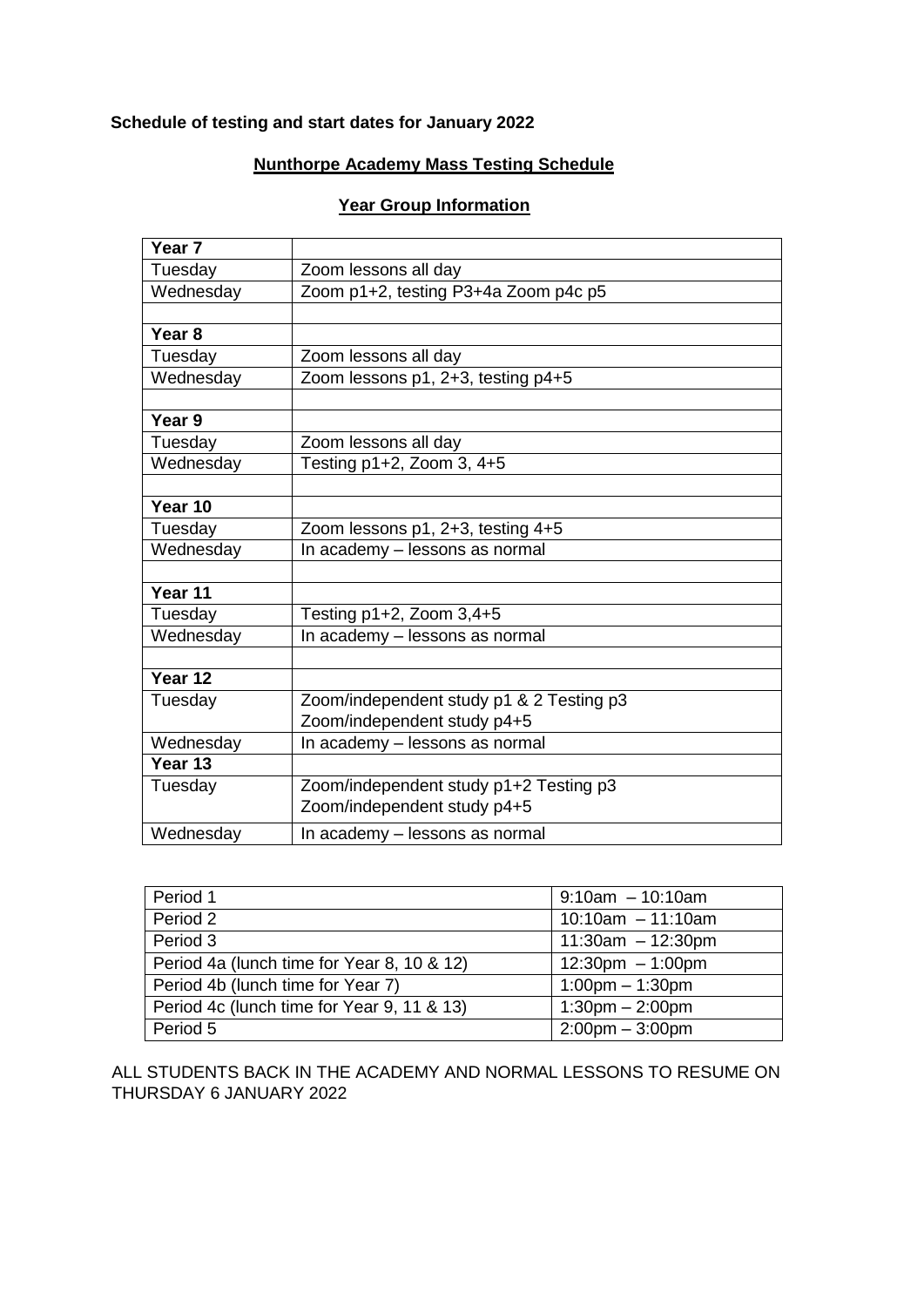It is essential that the following programme is followed to ensure that all students who enter the academy site on their allocated start date are negative. Therefore all students will attend the academy at their allocated slot (see below) return home to receive the result via text from the NHS and then attend their allocated start date if negative.

Students should only turn up at their allocated slot and report to the turnstile gate next to main reception. Students are not expected to arrive in academy uniform. Students will be required to register for their test and will be guided through this process by trained staff. Once students have been registered they will be tested and then return home to await the outcome of their test result. Any student with a positive test will be required to complete a PCR test which must be completed within 48 hours of their lateral flow test and self-isolate. Please follow direction from the NHS.

Many thanks for all of your support to date. Wishing you all the best for a restful and Covid free Christmas.

Take Care.

Kate Kell **Head of School**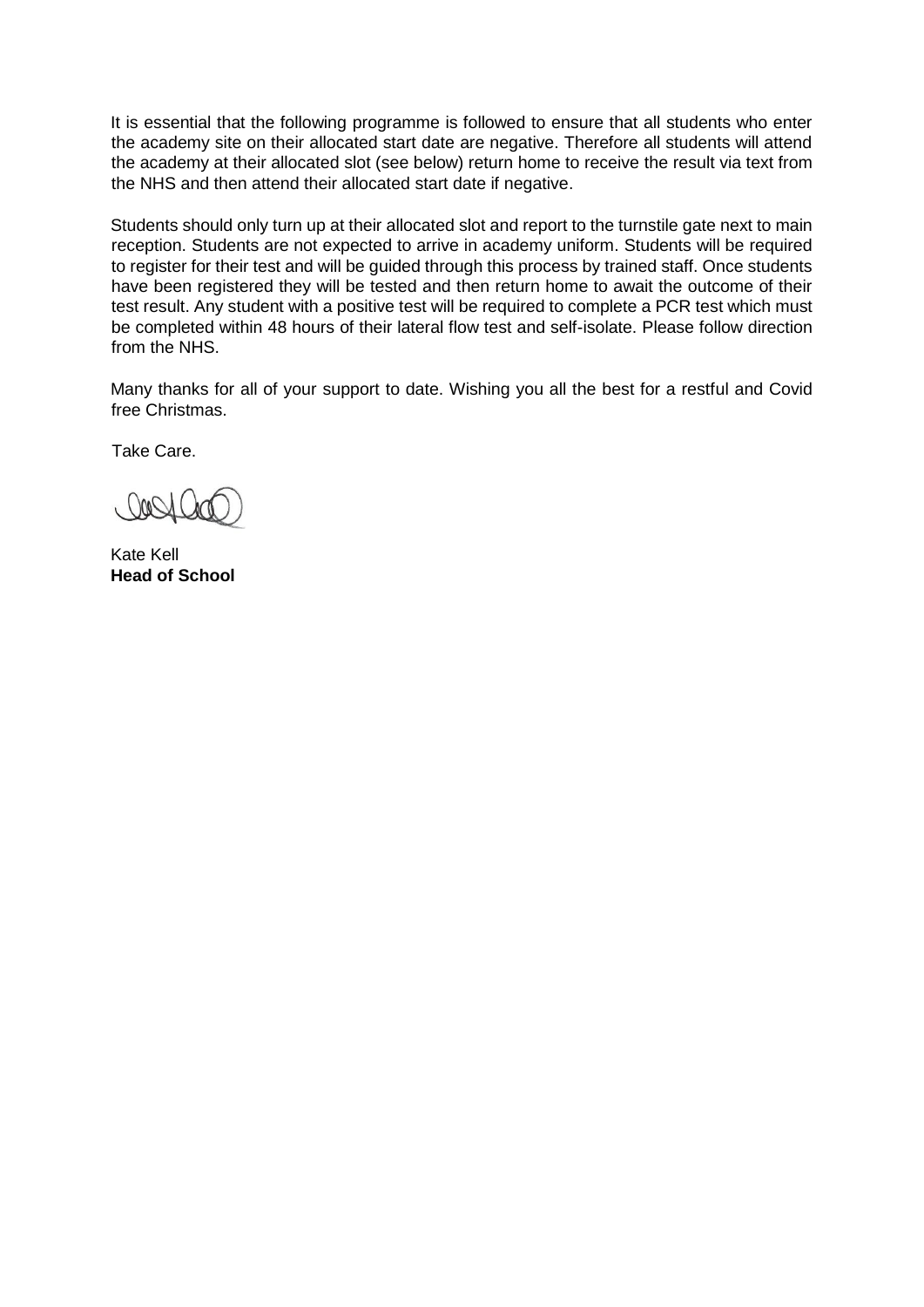# **Self-Isolation – Student and Parent Guide to Accessing Academy Learning**

If in the event that you are identified as needing to self-isolate the following is a guide to explain how to access the required learning from the academy.

The way in which you will be set work will depend on the circumstances surrounding the selfisolation. In the event of individual students needing to self-isolate, work will be set using Class Charts. If it is whole classes or whole year group bubbles, students will be offered live Zoom lessons in line with the normal timetable.

The following steps will help you to find work:

#### **Learning accessed through Class Charts homework section**

|                      | <b>XX</b> ClassCharts |                                                                     |
|----------------------|-----------------------|---------------------------------------------------------------------|
|                      |                       | Custom - showing 31 days<br>$\Box$<br>Date: 31/88/2020 - 30/89/2020 |
| n                    | Behaviour             | Behaviour score breakdown                                           |
| $\blacktriangleleft$ | Announcements         | Homework 2+4                                                        |
|                      | Homework              | Classwork S +S<br><b>Effect S = S</b>                               |
| 而                    | Timetable             | Classwork 1+9                                                       |
| O                    | Attendance            |                                                                     |
| ≏                    | Rewards               | -<br>Effect 2 +30                                                   |
|                      |                       | Equipped and w.,. +80                                               |
|                      |                       |                                                                     |

View your Class Charts homework section

#### Look for homework that have the following headings:

|    | <b>XX ClassCharts</b><br><b>Service Date</b> |                                                                                                      |     |                                                                                                       |           |                                                                                              | MY.COOK LOODUT |
|----|----------------------------------------------|------------------------------------------------------------------------------------------------------|-----|-------------------------------------------------------------------------------------------------------|-----------|----------------------------------------------------------------------------------------------|----------------|
|    |                                              | Deal From 23-74-2002<br><b>Convert D</b>                                                             | in. | Due Married JR 06/2020<br><b>Comments</b>                                                             | 12        | Deal Hordie 23/00/2227<br>n<br><b>Continued</b>                                              |                |
|    | Bahaviour<br>Announcements                   | mandal - lotti a teacher ar-<br>25/8/2020 - CINLY COMPLETE IF YOU ARE<br><b>ABSINT</b>               |     | <b>CONNECTIVITY CONTINUES</b><br>SMISS I MS A MADGLAY<br>21/9/2020 ONLY COMPLETE IF YOU ARE<br>ABSENT |           | <b>CAR LANGIN MARINERS</b><br>Absent student work - WC 21 September<br>2030                  |                |
| \: | Honework.<br>Timetable                       | <b>Round: Turning 22, 692 2122</b><br>Doe Ventle 20/9/2220<br><b>Convention</b>                      | 15  | Insural: Turning 22/70/2022<br>Daw Internac 24-04/2002<br><b>Comment</b> 3                            | ᇤ         | Assets Monay 21/26/2020<br>Draw Monthly 26/09/2020<br>___                                    |                |
| ۵  | Attendance<br>Rewards                        | <b>Walker Edit Address of Window</b><br>MAKHEMARES - MR 21 BROWN<br>Basic Skills - Grade C/B. Test 4 |     | <b>ESSAY-MARKETING</b><br>Homesork                                                                    |           | Salt Isolation Work: Term 1. Weeks 3+4"                                                      |                |
|    |                                              | <b>BeamS VINENCON ZURESSIE</b><br><b>Them this drugs as to mix today</b><br><b>Competited</b>        | 32  | Assumed Fruitas 23-700-20000<br>Diam Priday 62/15/2020<br>$-$                                         |           | <b>SHINE WORKING WORKER</b><br>their Meinha (N/Y2/2020)<br>--                                |                |
|    |                                              | TOWNSHI-1482-A MACAGLAY<br>38/9/2020 ONLY TO BE COMPLETED IF<br>YOU ARE ABSENT THIS WEEK.            |     | LFG - MRI M HUDSON<br>Absent student work WC28.9.20<br>Namedi, Moviday 25/76/2222                     |           | MERCHE-MEN 2010 EROSE<br>Self isolation Work: Term 1. Weeks 5+6<br>Neveral Gorden 21/28/2022 |                |
|    |                                              | <b>Nasault Vitential 18/09/2000</b><br><b>Hoe Monday Dictiology</b><br><b>Concertainty</b>           | 期   | Dam Menday (N/10/2020)<br><b>Constant</b>                                                             | <b>ET</b> | Deer Mimile, 12/10/2020<br><b>Common</b>                                                     |                |

These homework tasks will indicate what you need to do while you are in self-isolation. Where ever possible you should work on paper and keep all your work clearly labelled and dated so that on your return it can be added to your book.

These tasks will often give you a series of 'lessons' for each subject that you will need to complete for each day that you are off. Try to follow your timetable as closely as possible – your timetable can be viewed by selecting the timetable tab on Class Charts.